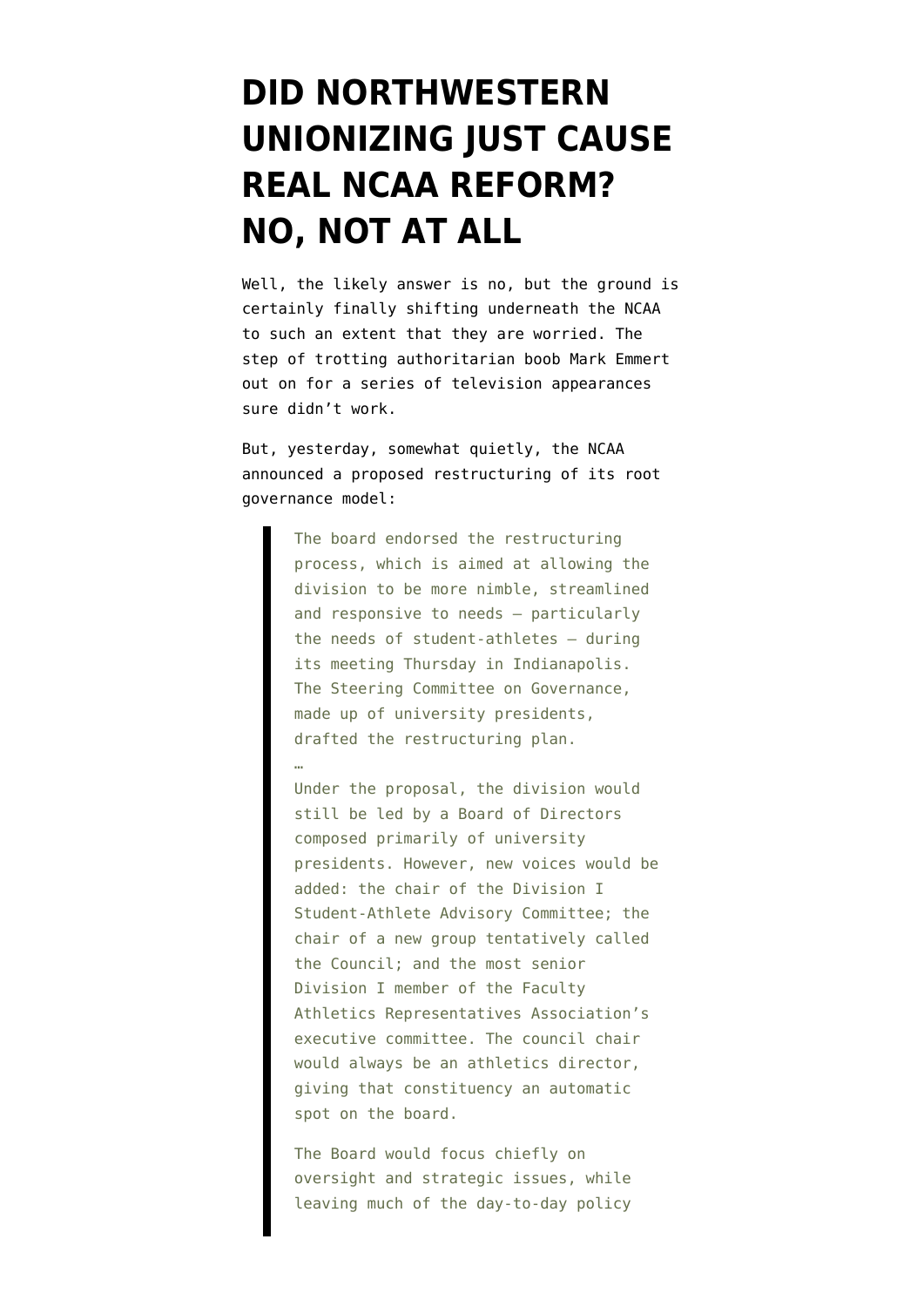and legislative responsibility to the council.

The council, composed of at least 60 percent athletics directors, would have 38 members: one from each conference plus two voting student-athletes and four commissioners (one from the five highest profile Football Bowl Subdivision conferences, one from the remaining FBS conferences, one from the Football Championship Subdivision conferences and one from the remaining conferences). The council would be the final voice on shared-governance rulemaking decisions.

The steering committee suggests creating three bodies that would assist the council in its work and comprise the "working level" of Division I: an academics-focused group, a championships-focused group and a legislative group. Council members would determine implementation details, including what other groups are needed, how the groups will be populated and reporting lines. The steering committee also emphasized the need for a nomination process that is competencybased and diverse.

In order to allow the five highestresource conferences (the Atlantic Coast Conference, Big 12 Conference, Big Ten Conference, Pac-12 Conference and Southeastern Conference) to address their unique challenges, the model would grant them autonomy to make rules on specific matters affecting the interests of student-athletes.

Sounds all nice and glossy, no? Not so much though upon closer inspection.

First off, it appears timed to be a direct attempt to deflate the [unionizing vote at](http://www.washingtonpost.com/local/education/northwestern-u-football-players-to-vote-on-union-amid-debate-over-labor-rights-at-college/2014/04/24/53d885bc-cbea-11e3-93eb-6c0037dde2ad_story.html)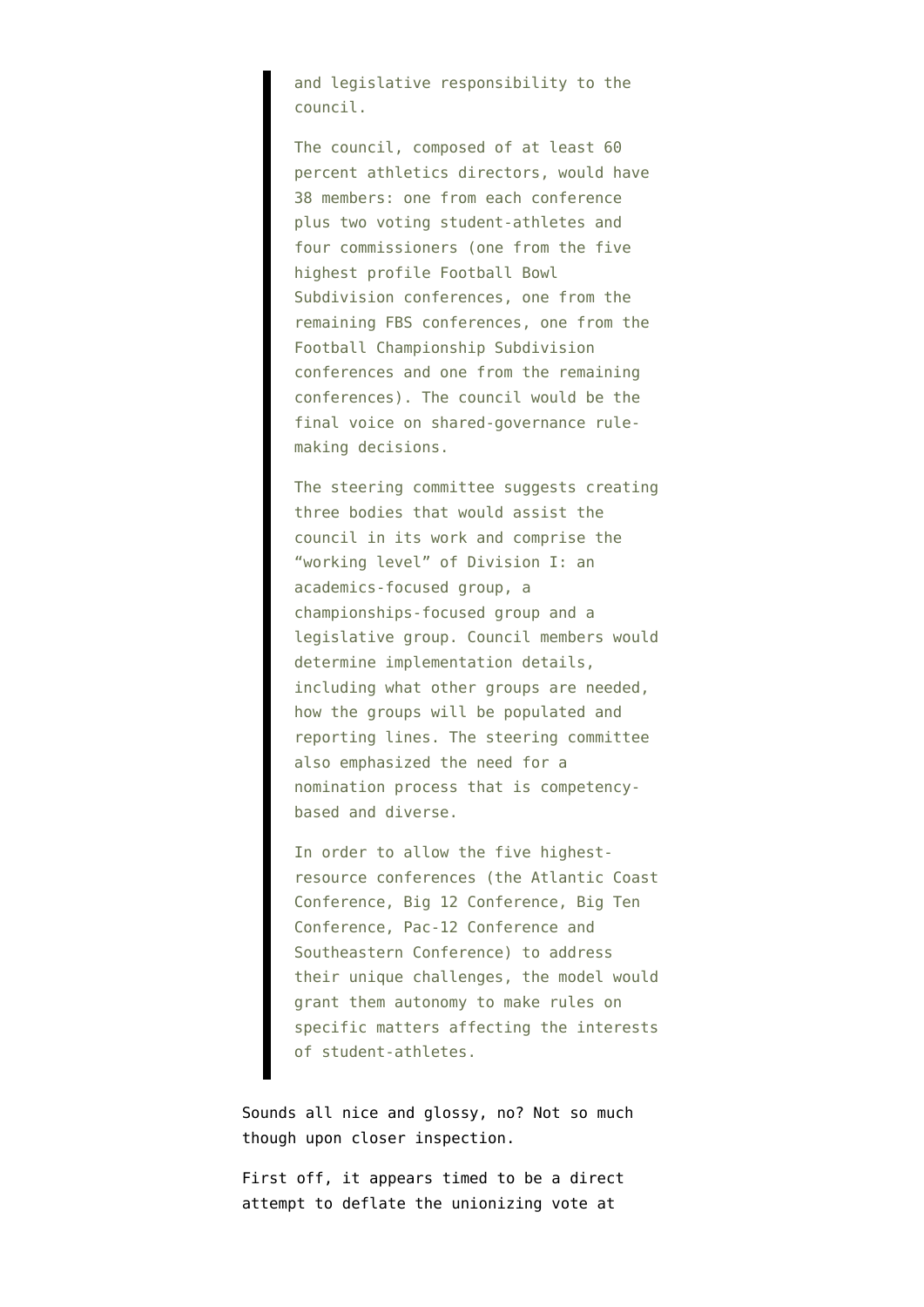[Northwestern today.](http://www.washingtonpost.com/local/education/northwestern-u-football-players-to-vote-on-union-amid-debate-over-labor-rights-at-college/2014/04/24/53d885bc-cbea-11e3-93eb-6c0037dde2ad_story.html) Emmert and the NCAA just can't help but be oppressive jerks can they?

Secondly, it enshrines into the root NCAA governance that the major football and basketball conferences are all that really matters and the rest of the universities and colleges in the NCAA are second tier and unimportant. As the [AP stated in their report](http://bigstory.ap.org/article/ncaa-board-endorses-more-power-big-schools):

> If approved later this year, schools in the ACC, Big Ten, Big 12, Pac-12 and SEC could implement some rules on their own and would get more voting power over legislation that would affect every NCAA member school.

Sadly, that looks exactly right under the restructuring plan. Now, there is some value in giving a bit of autonomy to the super conferences, but not to where they can exercise their greed to the detriment of all the rest of the smaller conferences and member institutions.

Notably, while the NCAA proposal has taken care of the NCAA's own institutional power, and cravenly concentrated more of it in the big money conferences, notably absent are attendant concrete proposals that actually aid the student athletes, provide for their well being and insure their existence in the face of injury.

As further evidence of the NCAA's continuing malevolence, at the same meeting in which the restructuring proposal was approved, the NCAA also voted to screw the athletes just a little more by restricting their ability to transfer. The exact provision is to eliminate hardship waivers that permit athletes having a just cause for needing to transfer to another school the ability to be immediately eligible and, instead, just gives them an extra year of eligibility. In short, the NCAA just decided that instead of helping such athletes, they would screw them by stringing them out.

In other related news, the National Labor Relations Board announced also announced